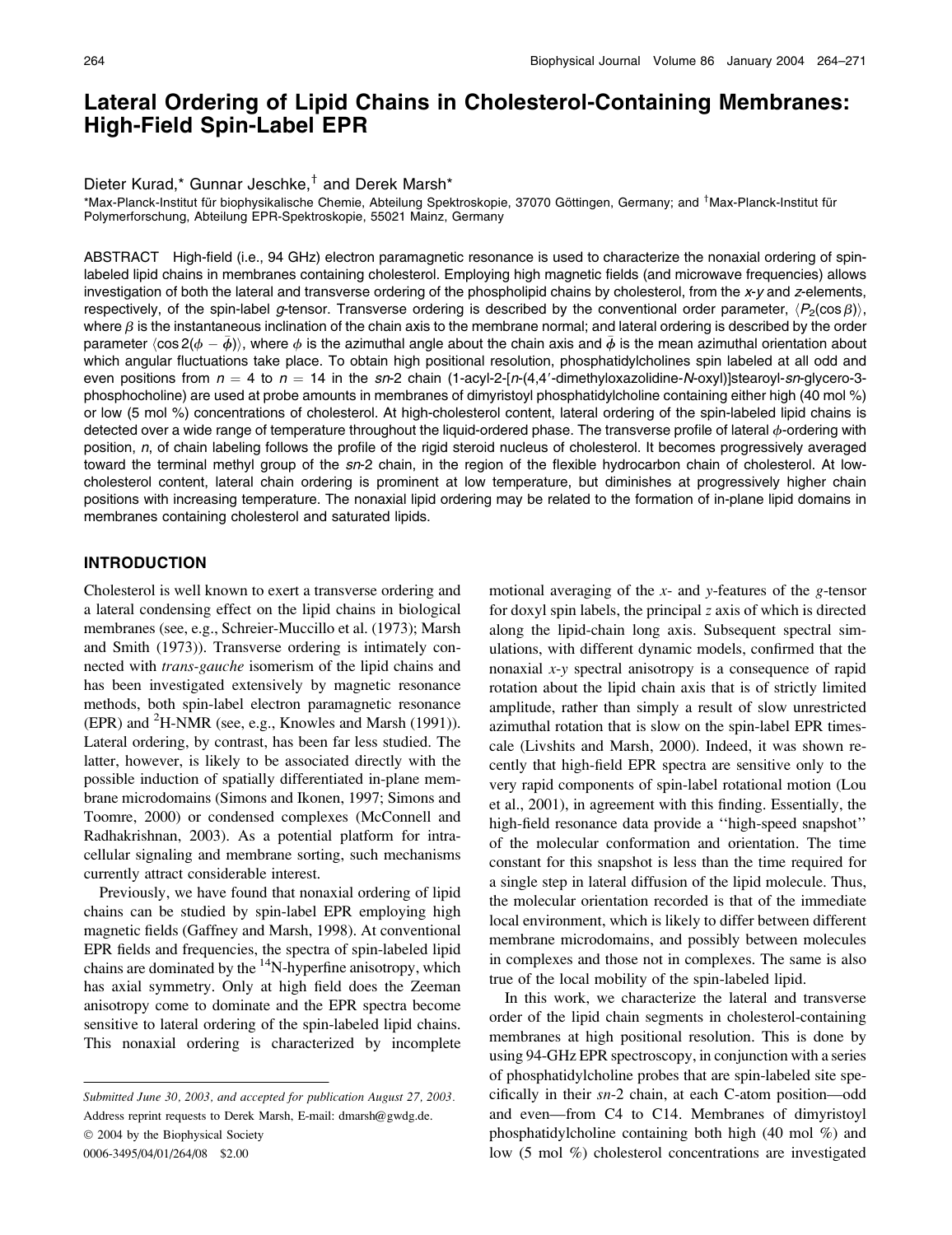over a wide range of temperature, encompassing the liquidordered phase. By exploiting the site selection of high-field spectroscopy, it is possible to determine order parameters,  $\langle P_2(\cos \beta) \rangle$  and  $\langle \cos 2(\phi - \bar{\phi}) \rangle$ , respectively, for both uniaxial  $(\beta)$  and azimuthal  $(\phi)$  ordering of the lipid chains. These are obtained from measurements of the principal elements,  $\langle g_{xx} \rangle$ ,  $\langle g_{yy} \rangle$ , and  $\langle g_{zz} \rangle$ , of the partially averaged g-tensor. In membranes with high-cholesterol content, it is found that the transverse profile of lateral chain ordering corresponds to the vertical location of the cholesterol steroid nucleus in the membrane and that the liquid-ordered phase persists over an extended range of temperature. In membranes with lowcholesterol content, lateral ordering is detected only for the higher chain segment positions and diminishes rapidly with increasing temperature. These results have direct implications for the formation of spatially differentiated in-plane lipid domains in membranes containing cholesterol.

## MATERIALS AND METHODS

#### Materials

Dimyristoyl phosphatidylcholine (DMPC) was obtained from Avanti Polar Lipids (Alabaster, AL) and cholesterol from Merck (Darmstadt, Germany). Spin-labeled stearic acid positional isomers (n-(4,4-dimethyoxazolidine-Noxyl)stearic acid; n-SASL) were synthesized as described by Hubbell and McConnell (1971). The corresponding phosphatidylcholines spin labeled in the sn-2 chain (1-acyl-2-[n-(4,4-dimethyloxazolidine-N-oxyl)]stearoyl-snglycero-3-phosphocholine; n-PCSL) were synthesized by acylating lysophosphatidylcholine with the corresponding n-SASL isomer, as described in Marsh and Watts (1982).

#### Sample preparation

DMPC, the required mol percentage of cholesterol and 0.5 mol % n-PCSL spin label were codissolved in dichloromethane; the solvent was evaporated under a nitrogen gas stream; and the samples were dried under vacuum overnight. The dried lipid mixtures were then hydrated with an excess of buffer (100 mM KCl; 10 mM Tris; 1 mM EDTA) at pH 7.5. The resulting lipid dispersions were introduced into 0.5 or 0.2 mm ID quartz capillaries, and then concentrated by centrifugation and the excess aqueous supernatant removed. The capillaries were flame sealed.

## EPR spectroscopy

EPR spectra were recorded at a microwave frequency of 94 GHz on a Bruker E680 heterodyne W-band EPR spectrometer with a  $TE_{011}$ -mode cylindrical cavity resonator and a split-coil superconducting magnet. The intermediate frequency of 9.6 GHz was provided by a Gunn diode oscillator, with upconversion by mixing with a phase-locked W-band Gunn source. Microwave power was normally 0.05 mW and loaded cavity Q was in the region of 1500 or higher, depending on the sample. Field scans with room temperature coils were of 30 mT width about a center magnetic field of 3.35 T. The magnetic field was calibrated with a Mn:CaO standard sample (Bruker, Karlsruhe, Germany). The Zeeman modulation frequency was 100 kHz, with peak-to-peak amplitude of 0.1 mT. Sampling times were typically 20 ms, with 1 K points and filter time constants of 5 ms. Spectra were signal averaged over 1–16 scans, depending on signal strength. Measurements were made at variable temperature by using a thermostatted nitrogen gasflow system. Peak maxima in the low- and high-field regions, and an

intermediate region in the center of the spectrum (that is defined by powderpattern simulations), were used to determine the effective g-tensor elements. No attempt was made to correct for any dispersion admixture in the experimental spectra.

## THEORETICAL BACKGROUND

Simulation of 94-GHz EPR spectra of chain-labeled phospholipids in cholesterol-containing membranes reveals that the lateral ordering of the lipid chain segments is described adequately by rapid axial rotations of limited amplitude (Livshits and Marsh, 2000). Multifrequency studies have recently confirmed that high-field EPR spectra are sensitive only to very rapid (i.e., segmental) chain motions (Lou et al., 2001), at least for one position of labeling. Under these circumstances, motional narrowing theory can be used to derive the motional amplitudes directly, as described below.

In the high-field approximation, the nitroxide spin Hamiltonian is given by:

$$
\mathcal{H}_s(\theta,\phi) = g_\circ \beta_\circ HS_z + a_\circ I_z S_z + \frac{1}{3} (3 \cos^2 \theta - 1)
$$
  
 
$$
\times (\Delta g \beta_\circ HS_z + \Delta A I_z S_z) + \sin^2 \theta \cos 2\phi \delta g \beta_\circ HS_z,
$$
  
(1)

where the magnetic field vector,  $H$ , is oriented at polar angles  $(\theta, \phi)$  with respect to the x, y, z axes of the nitroxide magnetic tensors. The isotropic and anisotropic components of the latter are given by:

$$
g_o = \frac{1}{3}(g_{xx} + g_{yy} + g_{zz})
$$
 (2)

$$
\Delta g = g_{zz} - \frac{1}{2} (g_{xx} + g_{yy})
$$
 (3)

$$
\delta g = \frac{1}{2} (g_{xx} - g_{yy}), \qquad (4)
$$

and similar expressions for the hyperfine tensor. From Eq. 1, the effective g-value for a general polar orientation  $(\theta, \phi)$  of the magnetic field relative to the spin label axes is given by:

$$
\langle g(\theta,\phi) \rangle = g_{\rm o} + \frac{1}{3} (3 \langle \cos^2 \theta \rangle - 1) \Delta g + \langle \sin^2 \theta \cos 2\phi \rangle \delta g,\tag{5}
$$

where angular brackets indicate angular averaging over the restricted rotational motion of the spin label. This is assumed to be rapid relative to the frequency equivalent of the anisotropies to be averaged.

We choose a model in which the nitroxide performs limited angular oscillations about its z axis, that are independent of the orientation of the z axis itself (see Israelachvili et al. (1975)). If the mean  $\phi$ -orientation between nitroxide x axis and magnetic field direction is  $\phi = \bar{\phi}$ , then the nonaxial angular average becomes: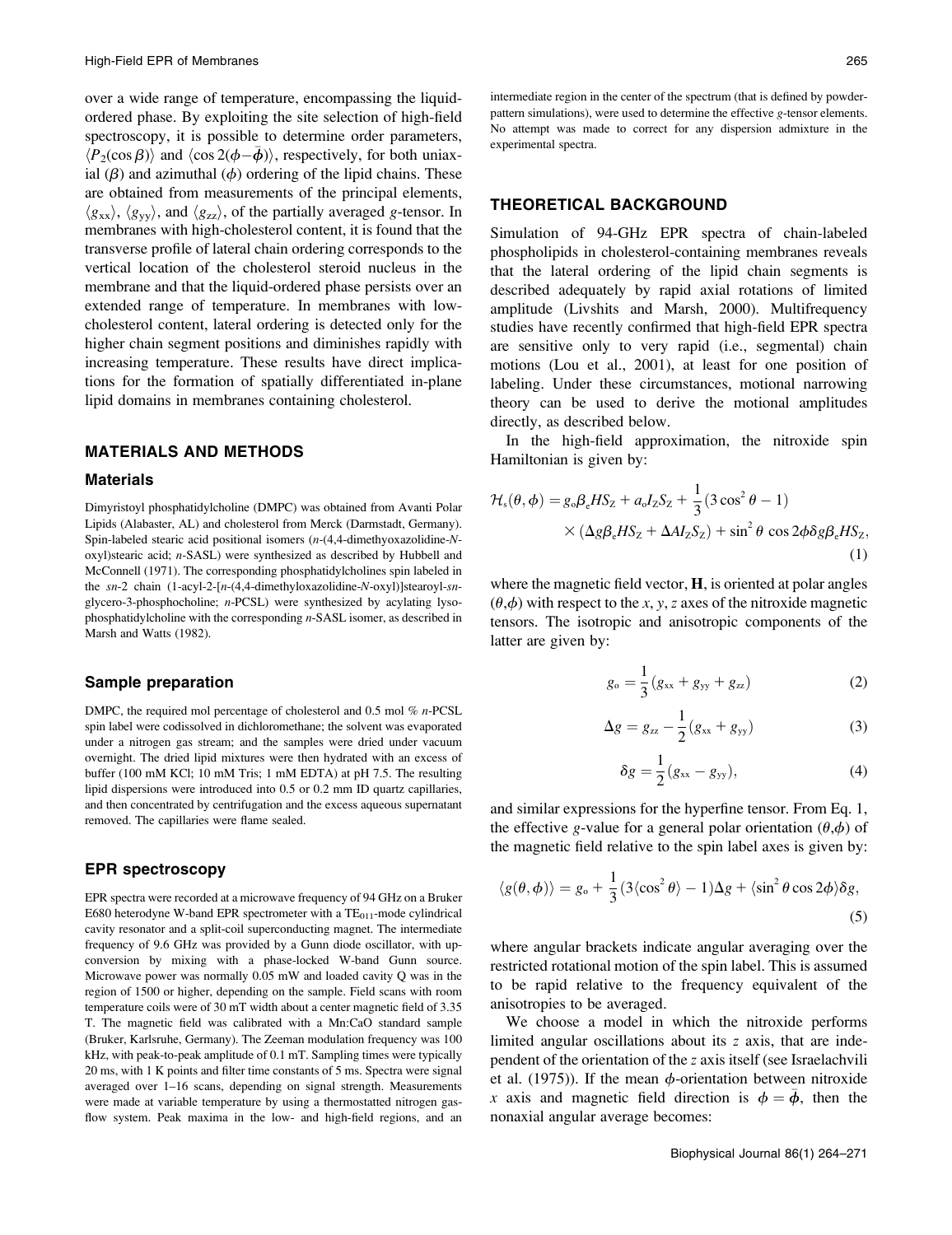$$
\langle \sin^2 \theta \cos 2\phi \rangle = \langle \cos 2(\phi - \bar{\phi}) \rangle \langle \sin^2 \theta \cos 2\bar{\phi} \rangle, \quad (6)
$$

where the two angular averages on the right-hand side are independent. The condition:  $\langle \sin 2(\phi - \bar{\phi}) \rangle = 0$ , corresponding to symmetric fluctuations about  $\bar{\phi}$ , has been used to obtain Eq. 6.

Israelachvili et al. (1975) present a model for restricted nonaxial anisotropic rotation that is consistent with the above assumptions (see Fig. 1). The nitroxide z axis is inclined at an instantaneous angle  $\beta$  to the director, which is oriented at an angle  $\gamma$  to the magnetic field direction. The magnetic field makes an azimuthal angle  $\eta$  to the mean nitroxide x-direction in the director axis system. The instantaneous azimuthal orientation of the nitroxide z-direction in the director axis system is given by the angle  $\alpha$ , relative to the azimuthal orientation of the magnetic field in the same system. With these definitions, the angular variables appearing in Eqs. 5 and 6 are given by Israelachvili et al. (1975):

$$
\cos \theta = \cos \gamma \cos \beta - \sin \gamma \sin \beta \cos \alpha \tag{7}
$$

$$
\sin^2 \theta \cos 2\bar{\phi} = [(\cos \gamma \sin \beta + \sin \gamma \cos \beta \cos \alpha)^2
$$
  

$$
- \sin^2 \gamma \sin^2 \alpha [\cos 2(\alpha - \eta) + 2(\cos \gamma \sin \beta + \sin \gamma \cos \beta \cos \alpha)\sin \gamma \sin \alpha \sin 2(\alpha - \eta),
$$
  
(8)

where the angles  $\gamma$  and  $\eta$  are fixed. They specify the orientation of the magnetic field relative to the two axes of motional averaging.

The axially anisotropic rotation of the nitroxide z axis around the principal director results in averaging over the azimuthal angle  $\alpha$  from 0 to  $2\pi$ . The angular averages



FIGURE 1 Relations between the instantaneous spin-label axis,  $z_A$ , the magnetic field direction,  $H$ , and the membrane normal (director,  $N$ ). For the lipid spin labels ( $n$ -PCSL), the nitroxide  $z$  axis coincides with the chain axis that has uniaxial ordering, about N.  $z_A$  and H are inclined at  $\beta$  and  $\gamma$ , respectively, to N.  $z_A$  is inclined at  $\theta$ , with azimuth  $\alpha$  in the director system, to **H**. The maximum amplitude of  $\beta$  is  $\beta_o$ .  $\bar{\mathbf{x}}_A$  is the direction of the mean nitroxide x axis which performs  $\phi$ -rotations about  $\mathbf{z}_\mathrm{A}$ , with mean value  $\bar{\pmb\phi}$  and fluctuation amplitude  $\pm \phi_{\rm o}$ .  $\eta$  is the azimuthal orientation of the  $\bar{\mathbf{x}}_{\rm A}$  axis for  $\beta$  $= 0$ , in the director system.

required in Eqs. 5 and 6 that are obtained from Eqs. 7 and 8 are then:

$$
\langle \cos^2 \theta \rangle = \frac{1}{3} [1 + (3 \cos^2 \gamma - 1) \langle P_2(\cos \beta) \rangle] \tag{9}
$$

$$
\langle \sin^2 \theta \cos 2\bar{\phi} \rangle = \frac{1}{6} \sin^2 \gamma \cos 2\eta [2 + 3 \langle \cos \beta \rangle + \langle P_2(\cos \beta) \rangle], \tag{10}
$$

where the second order Legendre polynomial is  $P_2(x) =$  $(1/2)(3x^2 - 1)$ . Thus  $\langle P_2(\cos\beta) \rangle$  is the conventional order parameter of the nitroxide z axis. The averaging over  $\alpha$  has been performed explicitly in Eqs. 9 and 10, but that over  $\beta$  is left implicit. Not only the order parameter  $\langle P_2(\cos\beta) \rangle$ , but also the average  $\langle \cos \beta \rangle$  is required to specify the composite nonaxial average  $\langle \sin^2 \theta \cos 2\bar{\phi} \rangle$ .

The motionally averaged principal g-tensor elements can now be obtained from Eq. 5, by using Eqs. 6, 9, and 10. They are defined for the magnetic field orientations specified by  $(\gamma,\eta) = (90^\circ, 0^\circ)$ ,  $(90^\circ, 90^\circ)$  and  $\gamma = 0^\circ$  corresponding to the  $x, y$ , and  $z$  diagonal elements, respectively (see Fig. 1). The resulting (partially) motionally averaged g-tensor elements are then:

$$
\langle g_{xx} \rangle = g_{\circ} - \frac{1}{3} \langle P_2(\cos \beta) \rangle \Delta g + \frac{1}{6} \langle \cos 2(\phi - \bar{\phi}) \rangle
$$
  
 
$$
\times [2 + 3 \langle \cos \beta \rangle + \langle P_2(\cos \beta) \rangle] \delta g \qquad (11)
$$

$$
\langle g_{yy} \rangle = g_{\circ} - \frac{1}{3} \langle P_2(\cos \beta) \rangle \Delta g - \frac{1}{6} \langle \cos 2(\phi - \bar{\phi}) \rangle
$$
  
 
$$
\times [2 + 3 \langle \cos \beta \rangle + \langle P_2(\cos \beta) \rangle] \delta g \qquad (12)
$$

$$
\langle g_{\alpha} \rangle = g_{\rm o} + \frac{2}{3} \langle P_2(\cos \beta) \rangle \Delta g. \tag{13}
$$

These three independent g-values depend on three linearly independent terms. Thus, it is possible to obtain the isotropic g-value,  $g_0$ , and the conventional order parameter  $\langle P_2(\cos \beta) \rangle$ directly from the experimental measurements. The third parameter that may be extracted from the experimental g-values, however, is the composite angular average  $\langle \cos 2(\phi - \bar{\phi}) \rangle [2 + 3\langle \cos \beta \rangle + \langle P_2(\cos \beta) \rangle]$  that depends on both the axial and nonaxial ordering. To obtain the angular averages it is necessary to assume values for the intrinsic g-tensor anisotropies  $\Delta g$  and  $\delta g$ , respectively. These depend on the environmental polarity, but may be corrected partially for this by using the standard ratios  $\Delta g/g_0$  and  $\delta g/g_0$ , together with the value of  $g_0$  obtained experimentally.

The angular average  $\langle \cos 2(\phi - \bar{\phi}) \rangle$  that characterizes the nonaxial ordering can be determined from the composite average if a model is assumed for the axial distribution in  $\beta$ . For a restricted random walk of the nitroxide z axis within a cone of half-angle  $\beta_0$  (see Fig. 1), each orientation is weighted by  $sin\beta$  and the axial order parameter is given by:

$$
\langle P_2(\cos \beta) \rangle = \frac{1}{2} \cos \beta_o (1 + \cos \beta_o) \tag{14}
$$

and the other angular average required is: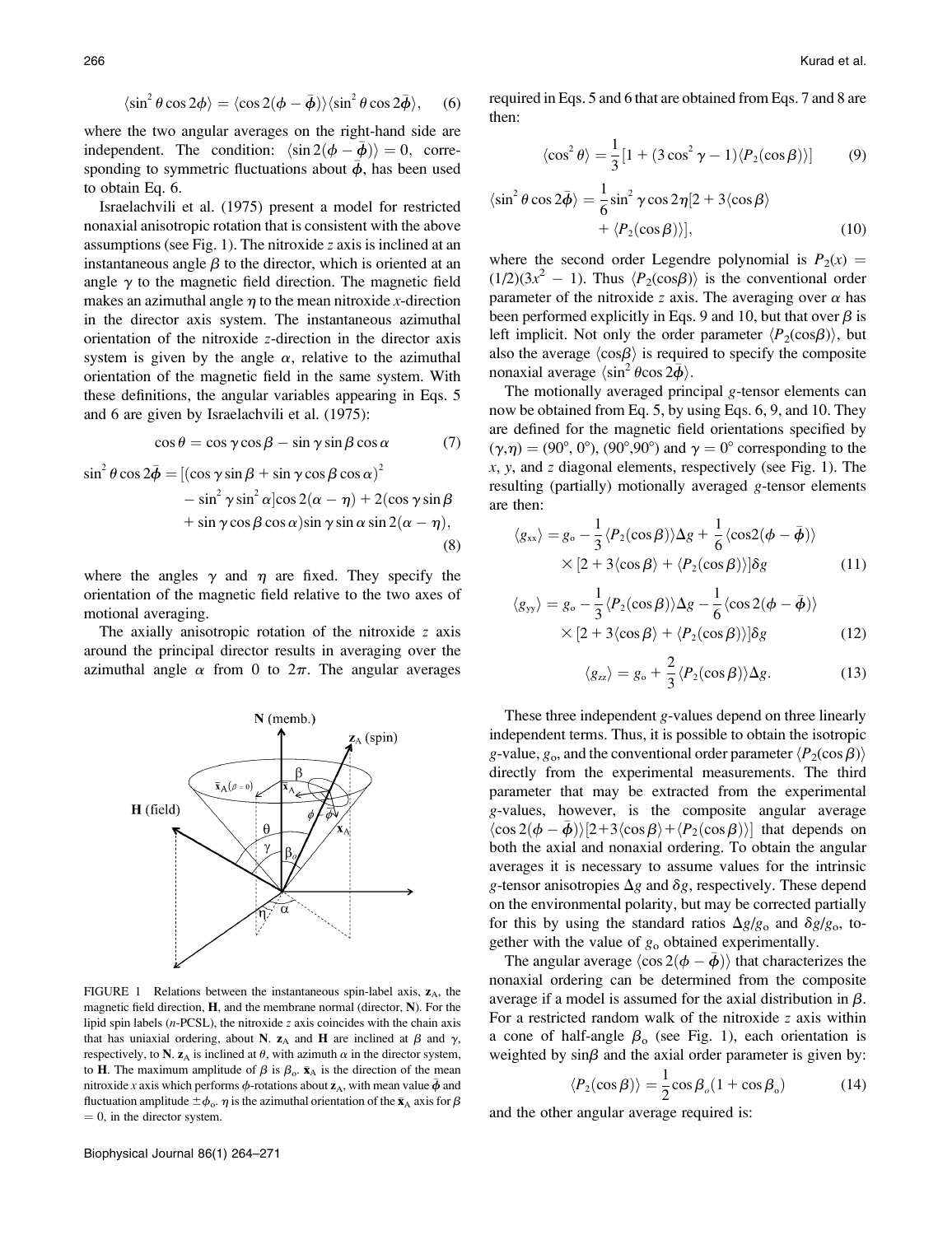$$
\langle \cos \beta \rangle = \frac{1}{2} (1 + \cos \beta_{\circ}). \tag{15}
$$

From Eqs. 14 and 15, together with Eqs. 11–13, it is then possible to determine  $g_0$ ,  $\beta_0$ , and  $\langle \cos 2(\phi - \bar{\phi}) \rangle$ . If the azimuthal  $x$  axis ordering is characterized by completely random  $\phi$ -angle fluctuations of maximum amplitude  $\pm \phi_0$ about the mean value  $\bar{\phi}$ , then also:

$$
\langle \cos 2(\phi - \bar{\phi}) \rangle = \sin \phi_{\circ} \cos \phi_{\circ} / \phi_{\circ}.
$$
 (16)

The rapid restricted angular motion can then be parameterized by the two independent maximum amplitudes,  $\beta_0$  of the z axis tilt, and  $\phi_0$  of the rotation or twist about the z axis. More generally, but less explicitly, the axial ordering is characterized by  $\langle P_2(\cos \beta) \rangle$  and the nonaxial or lateral ordering by  $\langle \cos 2(\phi - \bar{\phi}) \rangle$ .

## RESULTS

#### 94-GHz spectra for high-cholesterol samples

Fig. 2 shows 94-GHz EPR spectra of different positional isomers ( $n = 4-14$ ) of the *n*-PCSL phosphatidylcholine spin label in membranes of dimyristoyl phosphatidylcholine plus 40 mol % cholesterol. Spectra are given for temperatures of  $30^{\circ}$ C and  $40^{\circ}$ C, which is above the chain-melting temperature of DMPC bilayers  $(23^{\circ}C)$ . At this cholesterol content,

the membranes are expected to be in a liquid-ordered state (see, e.g., Almeida et al. (1992)). For  $n = 4-8$ , in the upper part of the chain, the nonaxial anisotropy between the  $g_{xx}$ and  $g_{vv}$ -positions in the spectra is seen very clearly in Fig. 2. This upper part of the phospholipid chain corresponds to the membrane location of the rigid steroid nucleus of cholesterol. Beyond this region of the chain, from  $n = 10$  onwards, a progressive, temperature-dependent averaging of the  $x-y$ g-anisotropy takes place. The nonaxial anisotropy of  $g_{xx}$  and  $g_{yy}$  is completely averaged for 14-PCSL, producing a firstderivative feature centered at the mean g-value:  $(1/2)(\langle g_{xx} \rangle)$  $+ \langle g_{yy} \rangle$ ). The 14-PCSL label is positioned close to the terminal methyl region of the DMPC chains, and corresponds to the location of the aliphatic chain of cholesterol.

Fig. 3 gives the positional dependence of the motionally averaged g-tensor elements,  $\langle g_{ii} \rangle$ , for three different temperatures. These are determined from the canonical  $x$ ,  $y$ , and  $z$ turning points that are resolved in the pseudo-powder patterns (see Fig. 2). This exploits the site selection in nonaligned samples that can be achieved at high field. As can be seen from Fig. 3, the temperature-dependent averaging of the nonaxial  $x-y$  g-anisotropy begins at chain positions C-10 to C-11 and is complete at chain position C-14. At the same time, a restricted averaging of the off-axis  $z-(x,y)$ g-anisotropy begins at the C-10 to C-11 position. At C-14, however, the off-axis averaging is still of limited amplitude. Because of the opposing shifts induced by  $x-y$  and  $z-(x,y)$ 





FIGURE 2 94 GHz EPR spectra of *n*-PCSL spin labels in membranes of dimyristoyl phosphatidylcholine + 40 mol % cholesterol at 30 $^{\circ}$ C (left panel) and  $40^{\circ}$ C (right panel).

FIGURE 3 Effective g-tensor elements,  $\langle g_{xx} \rangle$ ,  $\langle g_{yy} \rangle$ , and  $\langle g_{zz} \rangle$ , for n-PCSL phosphatidylcholine spin probes in membranes of dimyristoyl phosphatidylcholine + 40 mol % cholesterol at  $10^{\circ}$ ,  $30^{\circ}$ , and  $40^{\circ}$ C (*dotted*, solid, and *dashed lines*, respectively). Data are given as a function of the position, n, of the spin label in the sn-2 chain of n-PCSL.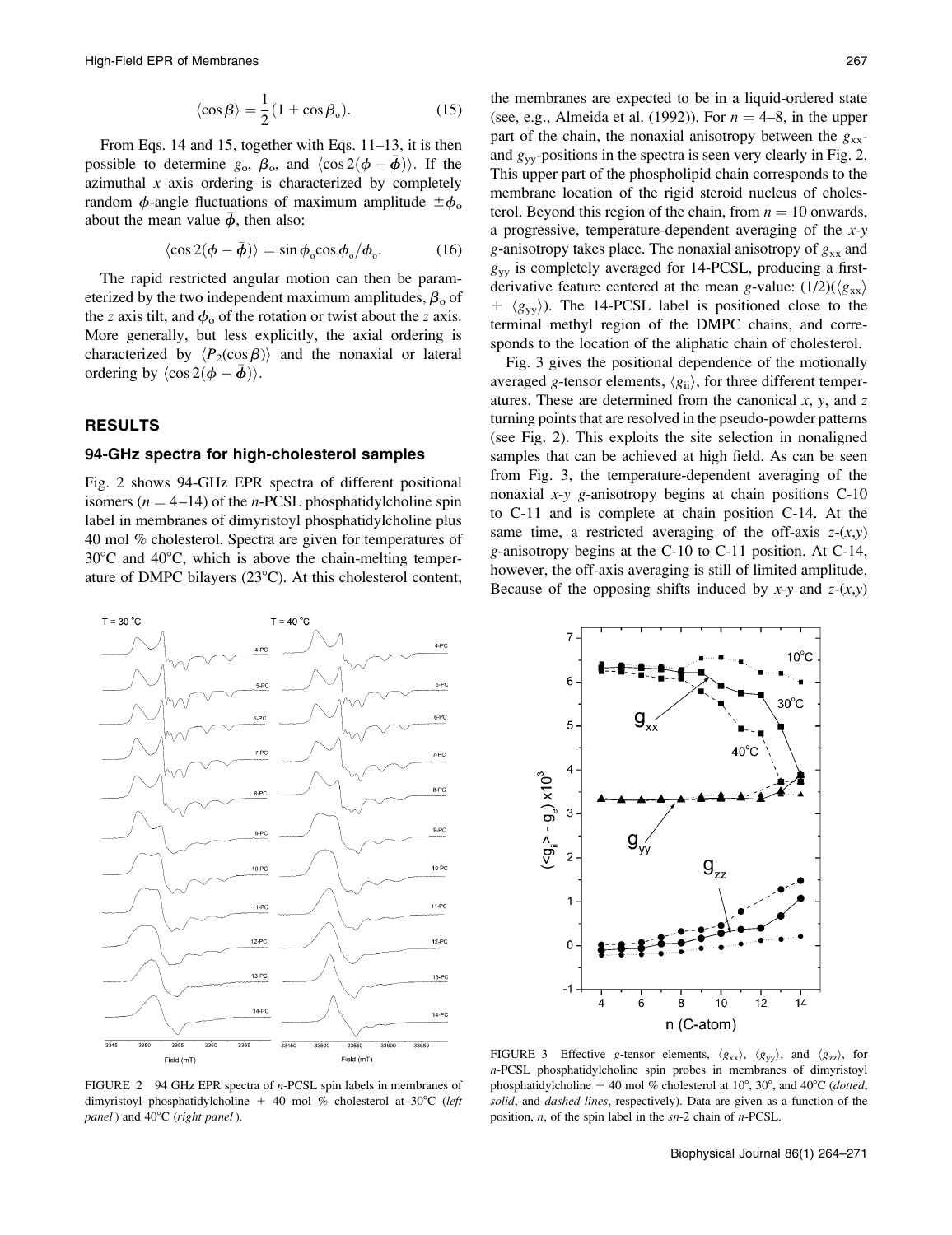averaging, the averaged value of  $\langle g_{yy} \rangle$  remains almost constant (see Fig. 3).

It is worthwhile to note that the EPR spectra of Fig. 2 show no indication of spin-spin broadening that would arise if the spin-labeled molecules were aggregated. Thus, the spin probes are well dispersed in the unlabeled host lipids. The EPR spectra from the same spin labels in membranes of low cholesterol content that are discussed later are similarly without detectable spin-spin broadening.

#### Azimuthal and uniaxial order parameters

To obtain order parameters and rotational amplitudes from the motionally averaged g-tensors requires making allowance for the polarity dependence of the rigid-limit values of the g-tensor. For different  $n$ -PCSL spin labels in bilayers of DMPC + 40 mol % cholesterol at  $-100^{\circ}$ C, the g-tensor anisotropies are related to the isotropic  $g_0$ -value by:  $\Delta g/g_0 =$  $-(26.7 \pm 0.6) \times 10^{-4}$  and  $\delta g/g_0 = (7.9 \pm 0.7) \times 10^{-4}$ , respectively, over the entire range of  $n$ . These values are used to extract the values of the order parameters  $\langle P_2(\cos \beta) \rangle$  and  $\langle \cos 2(\phi - \bar{\phi}) \rangle$  from Eqs. 11–13, as described in the theoretical section.

Fig. 4 gives the dependence on position,  $n$ , of chain labeling of the order parameters  $\langle \cos 2(\phi - \bar{\phi}) \rangle$  and



FIGURE 4 Dependence of the order parameters (solid symbols) and rotational amplitudes (*open symbols*) on spin-label position  $n$  in the  $sn-2$ chain of n-PCSL spin probes in membranes of dimyristoyl phosphatidylcholine + 40 mol % cholesterol at 10°, 30°, and 40°C (dotted, solid, and dashed lines, respectively). (Upper panel) Order parameter  $\langle \cos 2(\phi - \bar{\phi}) \rangle$ and azimuthal angular amplitude  $\phi_0$ . (Lower panel) Order parameter  $\langle P_2(\cos\beta) \rangle$  and off-axis angular amplitude  $\beta_0$ .

 $\langle P_2(\cos \beta) \rangle$  for membranes of DMPC + 40 mol % cholesterol at three different temperatures. Both order parameters remain high and essentially constant up to the C-9 position of the chain. Beyond the C-11 position, the degree of order declines rapidly, more so for the axial rotation determined by  $\langle \cos 2(\phi - \bar{\phi}) \rangle$  than for the off-axis fluctuation determined by  $\langle P_2(\cos\beta) \rangle$ . At the C-14 position in the terminal methyl region of the chain,  $\langle \cos 2(\phi - \bar{\phi}) \rangle = 0$  at the higher temperatures. Here the  $\phi$ -orientation is completely random, whereas the segmental order along the chain axis direction  $\langle P_2(\cos \beta) \rangle \sim 0.4$ –0.5 is still appreciable.

Fig. 4 also gives the angular amplitudes,  $\beta_0$  and  $\phi_0$ , derived from the order parameters by using the models described in Eqs. 14 and 16. They clearly reflect, in an inverse fashion, the dependences on chain-labeling position,  $n$ , of the corresponding order parameters. In the upper part of the chain, up to C-10, the maximum angular excursions of  $\beta$  and  $\phi$  are very limited, 30° or less at 30°C. At the terminal methyl region (C-14), full axial rotation of the chain segments, i.e.,  $\phi_{\rm o} = 90^{\circ}$ , is achieved at the higher temperatures, but the segmental fluctuation is restricted to maximum amplitudes  $\beta_{o} \sim 55^{\circ}$ .

The off-axis fluctuation is also reflected in the motionally averaged value of the <sup>14</sup>N hyperfine tensor element,  $\langle A_{zz} \rangle$ , which is related to the order parameter  $\langle P_2(\cos \beta) \rangle$  by an expression analogous to Eq. 13. From the latter,  $\langle A_{zz} \rangle$  is related to the corresponding g-tensor element,  $\langle g_{zz} \rangle$ , by:

$$
\langle A_{zz} \rangle = (\Delta A/\Delta g) \langle g_{zz} \rangle + [a_{\rm o} - (g_{\rm o}/\Delta g) \Delta A]. \tag{17}
$$

A linear relation between  $\langle A_{zz} \rangle$  and  $\langle g_{zz} \rangle$  is therefore expected for spin label positions with the same local polarity (which affects the values of  $\Delta A$ ,  $\Delta g$ ,  $a_o$ , and  $g_o$ ). Fig. 5 shows that linear dependences are obtained, but with different



FIGURE 5 Dependence of the motionally averaged hyperfine splitting,  $\langle A_{zz} \rangle$ , on the motionally averaged g-value,  $\langle g_{zz} \rangle$ , for *n*-PCSL spin labels in membranes of DMPC + 40 mol % cholesterol at 10 $^{\circ}$ C (0), 30 $^{\circ}$ C ( $\bullet$ ), and  $40^{\circ}C$  ( $\Box$ ), respectively. Solid lines are linear regressions for the two separate regions,  $n \leq 8$  and  $n \geq 9$ .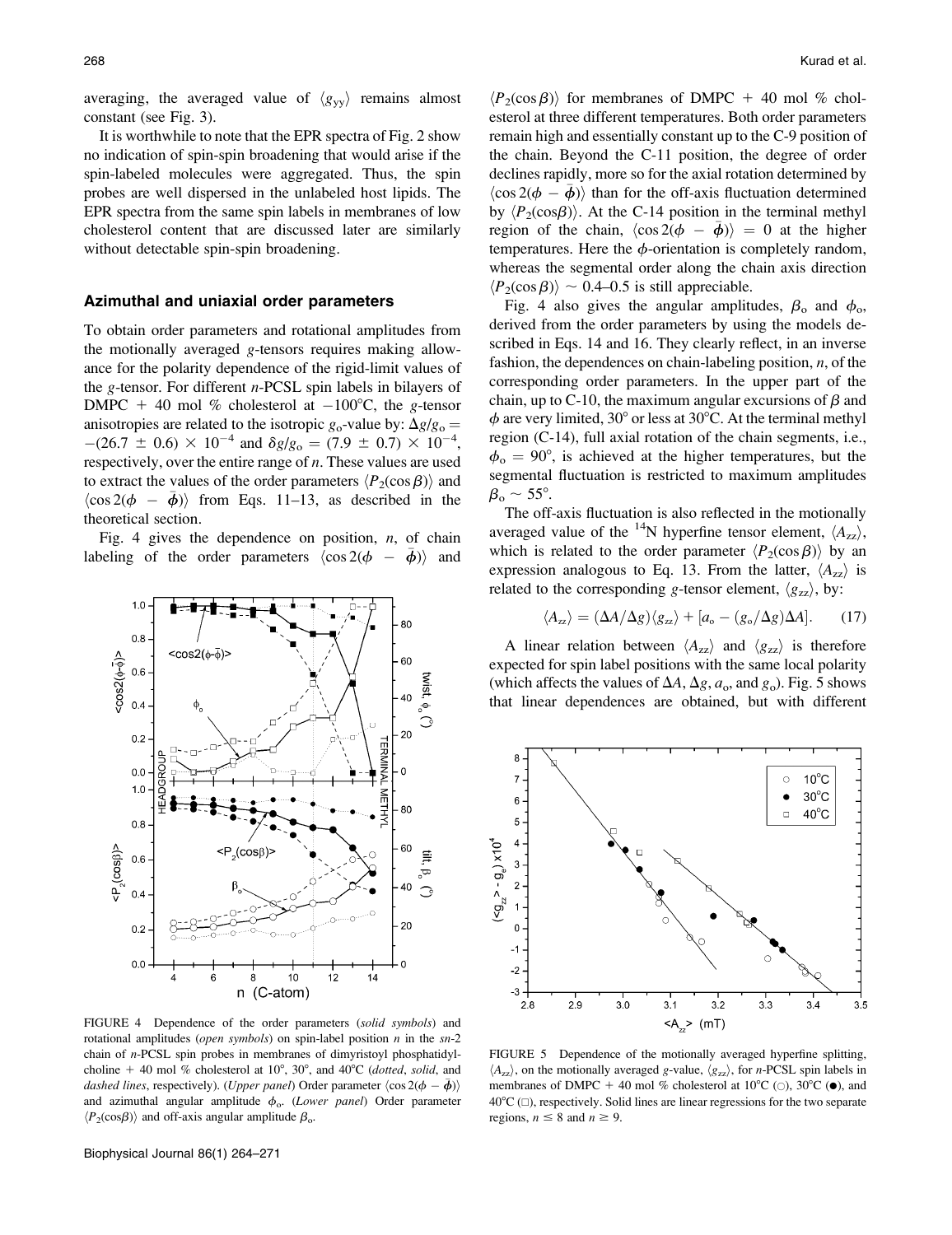gradients for the upper part of the chain  $(n = 4–7)$  and lower part of the chain ( $n = 10-14$ ), respectively. This corresponds to the two regions of different polarity with a short intervening transitional region for  $n = 8-9$ . Fig. 5 therefore confirms that consistent off-axial amplitudes (i.e., values of  $\langle P_2(\cos\beta) \rangle$  are registered by both  $\langle A_{zz} \rangle$  and  $\langle g_{zz} \rangle$ .

#### Low-cholesterol samples

Fig. 6 gives the parameters governing the lateral and transverse ordering of the lipid chains in membranes with low cholesterol content. Data are for the n-PCSL spin probes in membranes of dimyristoyl phosphatidylcholine plus 5 mol % cholesterol, at  $10^{\circ}$ ,  $30^{\circ}$ , and  $40^{\circ}$ C. According to the phase diagram presented by Almeida et al. (1992), a sample with this composition does not display a liquid-ordered phase. The lowest temperature would correspond to the  $L_{\beta}$  gel phase of membranes composed of DMPC alone. At this temperature, both lateral and transverse order parameters are close to unity for all chain positions up to  $n = 12$  and decrease only little toward the terminal methyl group. It is of relevance that the tilt of the lipid chains in the  $L_{\beta}$ <sup>'</sup> gel phase of phosphatidylcholines is eliminated at cholesterol concentrations close to this range (Ladbrooke et al., 1968). The two higher temperatures correspond to the fluid  $L_{\alpha}$  phase (i.e.,



FIGURE 6 Ordering profiles of *n*-PCSL spin-labeled lipid chains in membranes of dimyristoyl phosphatidylcholine  $+$  5 mol % cholesterol at 10°, 30°, and 40°C (dotted, solid, and dashed lines, respectively). Order parameters are given by solid symbols and rotational amplitudes by open symbols. (*Upper panel*) Lateral chain order parameter  $\langle \cos 2(\phi - \bar{\phi}) \rangle$  and azimuthal angular amplitude  $\phi_0$ . (Lower panel) Transverse chain order parameter  $\langle P_2(\cos\beta) \rangle$  and off-axis angular amplitude  $\beta_o$ .

liquid-disordered phase) of pure DMPC membranes. Despite the high lateral and transverse order at  $10^{\circ}$ C, the lateral order diminishes rapidly at higher temperature, in contrast to the situation for membranes with high cholesterol content (compare Figs. 4 and 6). At  $40^{\circ}$ C, the lateral order parameter  $\langle \cos 2(\phi - \bar{\phi}) \rangle$  declines from C7 onwards and is reduced to zero on reaching C10, compared with C13 for DMPC membranes with 40 mol % cholesterol.

It should be noted that the above determinations of the motional amplitudes from motional narrowing theory represent upper estimates for the rapid segmental motion. This is because of residual effects from slow components of the overall chain motion that might not be driven completely into the rigid limit at 94 GHz.

## **DISCUSSION**

## Lateral and transverse ordering

EPR spectra at high magnetic field are sensitive to the influence of cholesterol on both the lateral and the transverse ordering of spin-labeled lipid chain segments. At microwave frequencies of 94 GHz and above, the EPR spectra register primarily only the very rapid segmental chain motions, which can be analyzed directly by motional narrowing theory (Livshits and Marsh, 2000; Lou et al., 2001). The transverse order parameter,  $\langle P_2(\cos \beta) \rangle$ , can be obtained from the motional averaging of the  $\langle g_{zz} \rangle$  tensor element. Consistent values are obtained also from the motionally averaged <sup>14</sup>N-hyperfine splitting,  $\langle A_{zz} \rangle$ , as illustrated in Fig. 5. Note that the rightmost branch in Fig. 5 corresponds to the more polar region of the lipid chains, where the reduced gradient is characteristic of hydrogen bonding, i.e., water penetration (see Kurad et al. (2003)). The partially averaged  $\langle g_{xx} \rangle$ - and  $\langle g_{yy} \rangle$ -tensor elements are sensitive to the lateral ordering via the compound "order parameter"  $\langle \sin^2 \theta \cos 2(\phi - \bar{\phi}) \rangle$ . The pure lateral order parameter  $\langle \cos 2(\phi - \bar \phi) \rangle$  is extracted from this by using an explicit model for the transverse ordering. For simplicity we assume restricted random walk within a cone of fixed angle,  $\beta_0$ . The orientational ordering of the lipids by cholesterol is then described completely by the moments, or averages,  $\langle P_2(\cos \beta) \rangle$  and  $\langle \cos 2(\phi - \overline{\phi}) \rangle$ . Only the latter is partially model dependent.

From the positional dependences in Figs. 4 and 6, the lateral and transverse orders appear to be somewhat correlated. Decreases in lateral ordering are accompanied by corresponding decreases in the ordering of the chain axis. Fig. 7 gives a correlation plot for the two order parameters  $\langle \cos 2(\vec{\phi} - \vec{\phi}) \rangle$  and  $\langle P_2(\cos \beta) \rangle$ . Data from all spin-label positions, n, from membranes with 40 mol % cholesterol and 5 mol % cholesterol, and at measurement temperatures of  $10^{\circ}$ C,  $30^{\circ}$ C, and  $40^{\circ}$ C, are gathered together in Fig. 7. Only the somewhat deviant behavior of DMPC  $+$  5 mol % cholesterol at  $30^{\circ}$ C is omitted. It is seen from the correlation plot that the initial loss of lateral order scales quite well with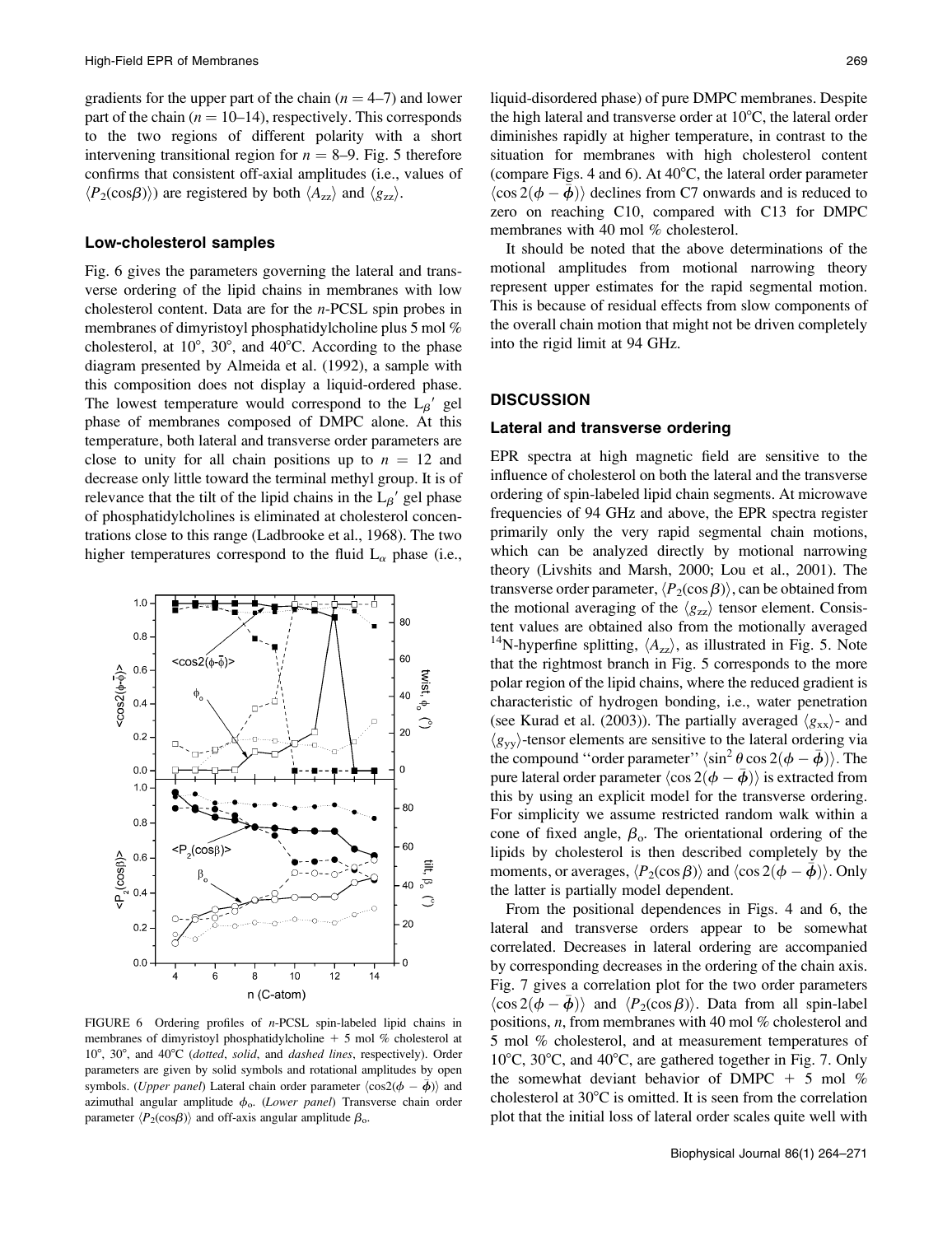

FIGURE 7 Correlation of the lateral and transverse order parameters,  $\langle \cos 2(\phi - \bar{\phi}) \rangle$  and  $\langle P_2(\cos \beta) \rangle$ , respectively, for spin-labeled lipid chain segments (*n*-PCSL with  $n = 4-14$ ) in membranes of DMPC + 40 mol % cholesterol and of DMPC + 5 mol % cholesterol, at  $10^{\circ}$ ,  $30^{\circ}$ , and  $40^{\circ}$ C.

the reduction in chain-axis order. As already noted, however, complete randomization of lateral order, i.e.,  $\langle \cos 2(\phi - \overline{\phi}) \rangle = 0$ , is achieved at differing values of  $\langle P_2(\cos \beta) \rangle$ , depending on the cholesterol content. At this point, the transverse chain order also still remains rather high. The correlation with transverse order, when the lateral order remains appreciable, suggests that the lateral and offaxis chain ordering by cholesterol are strongly coupled. A possible reason is that, in this regime, both reflect the same torsional or chain flexing motions. Beyond this, lateral order decays more rapidly than does transverse order, presumably because of a stronger contribution of whole-body type motions to rotation about the membrane normal than to offaxis rotation. A correlation very similar to that given in Fig. 7 also is obtained, if a fixed cone angle is assumed (i.e., constant  $\beta$ ) to derive the  $\langle \cos(\phi - \bar{\phi}) \rangle$  order parameter, rather than the restricted random walk within a cone that is used for Fig. 7 (data not shown). This indicates that the correlation between the two order parameters is relatively insensitive to the model assumed for the off-axial motion and therefore is not introduced artificially by the coupling between azimuthal and off-axial motions that appears in Eqs. 11 and 12.

## Dependence on cholesterol content

Of particular interest is the difference in chain profile of the lateral ordering for membranes with high and low contents of cholesterol (compare Figs. 4 and 6). In both cases, the EPR spectra from the spin-labeled lipids consist of a single spectral component, that is indicative of a single, homogeneous environment. This finding is consistent with the phase diagram proposed by Almeida et al. (1992), in which the high-cholesterol samples are in a liquid-ordered state and the low-cholesterol samples are in a liquid-disordered state. For DMPC  $+$  40 mol % cholesterol (Fig. 4), corresponding to the liquid-ordered phase, the lateral order remains high up to the C10-C11 position of the  $sn-2$  chain, even at 40 $°C$ . This correlates with the expected location of cholesterol in the highly ordered membrane (see Fig. 8). The steroid nucleus extends as far as the C-10 to C-11 position of the all-trans sn-2 chain of DMPC. Thus, the region of strong lateral and transverse ordering of the lipid chain segments corresponds to the expected location of the rigid steroid nucleus, in the liquid-ordered phase. At chain positions beyond this, the chain ordering is less pronounced, particularly at higher temperatures. This corresponds to the region of the membrane in which the flexible aliphatic chain of cholesterol is located. On the other hand, lateral ordering is already lost completely at the C-10 position in membranes that contain only 5 mol % of cholesterol (see Fig. 6). The rigid steroid nucleus is not capable of inducing such a uniform degree of lateral ordering in the lipid chains at this low cholesterol content. Propagation of lateral chain close-packing, and concomittant increase in membrane cohesion, is not of such long range as in the liquid-ordered phase.

The implications of lateral chain packing for the formation of spatially differentiated membrane domains that are enriched in cholesterol and saturated lipids are evident. The domain formation is envisaged as a lateral separation between liquid-ordered regions of high cholesterol content– typified here by the samples that contain 40 mol % cholesterol—and liquid-disordered regions of low cholesterol content that are typified here by the DMPC samples



cholesterol phosphatidylcholine

FIGURE 8 Relative vertical positions of cholesterol (left) and the sn-2 chain of dimyristoyl phosphatidylcholine (right) in a highly ordered, hydrated lipid-bilayer membrane. Various chain segment positions are indicated. The configuration of DMPC is based on that in the crystal structure (Pearson and Pascher, 1979). The  $3 \beta$ -OH of cholesterol is located at a level that would allow hydrogen bonding with the sn-2 carbonyl (Sankaram and Thompson, 1991). Adapted from Dufourc et al. (1984).